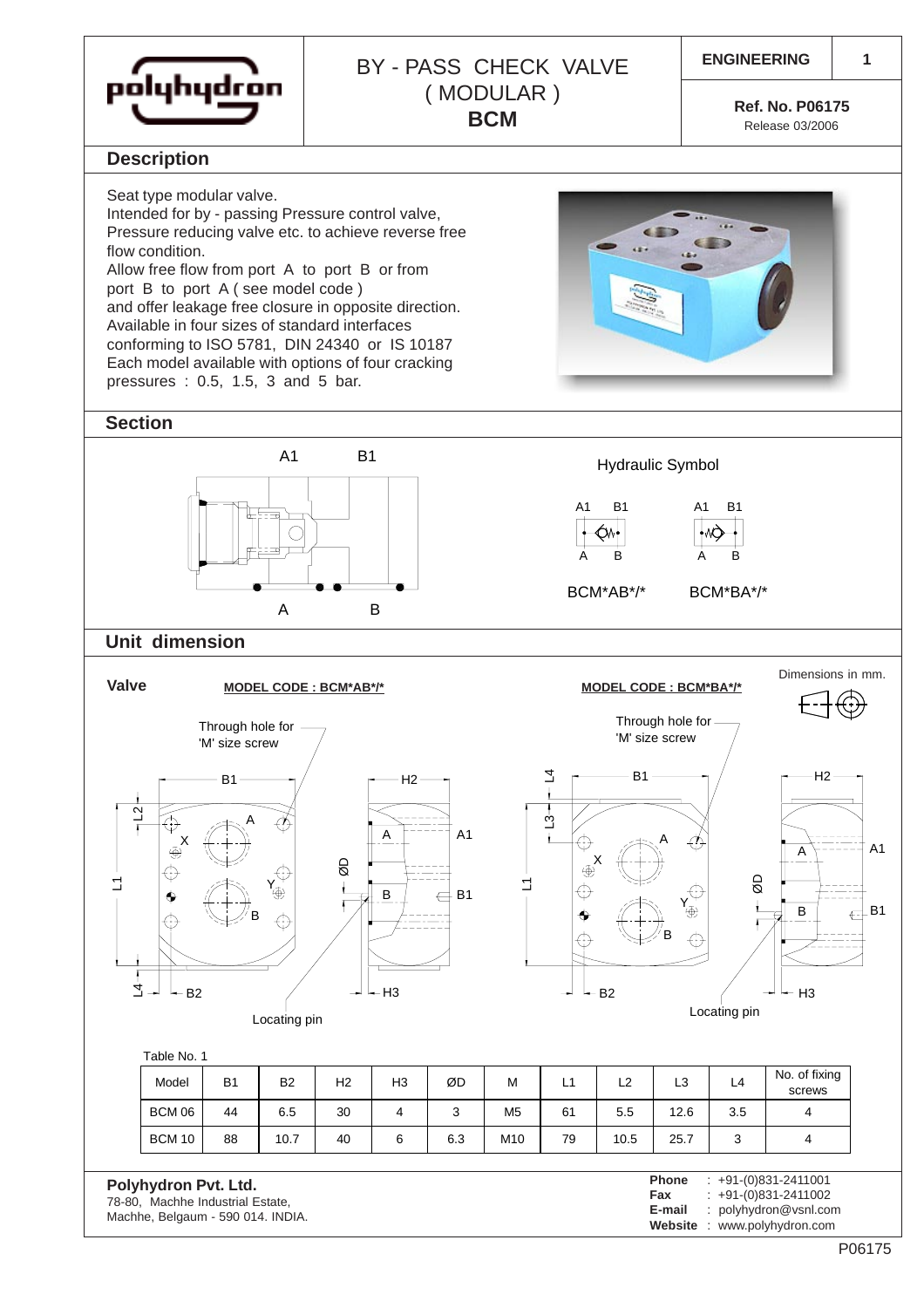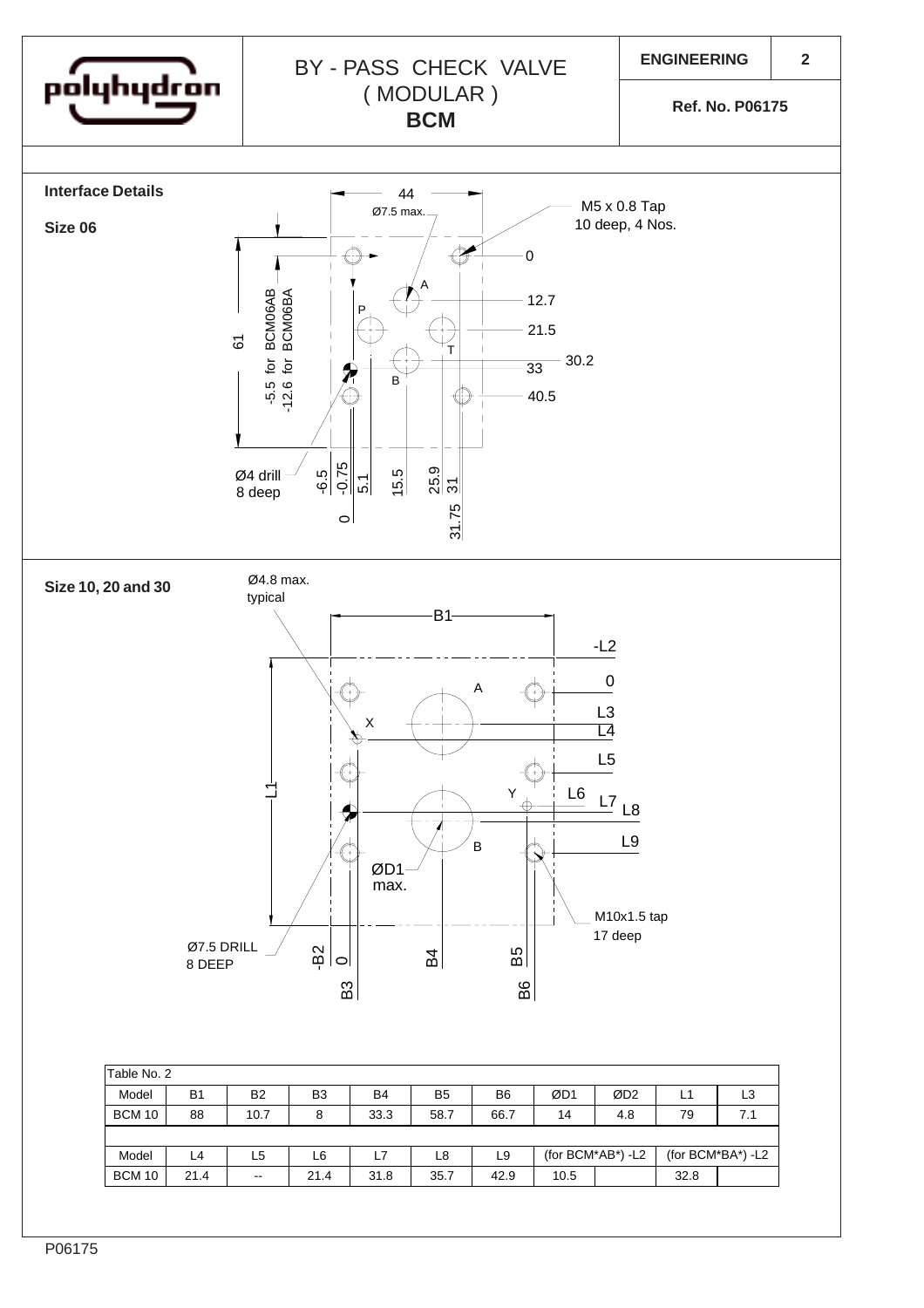

# BY - PASS CHECK VALVE | ENGINEERING ( MODULAR ) **BCM** Ref. No. P06175

## **Technical specification**

| Direction of flow for valve BCM*AB  Free flow from port A to port B |                                                                                           |
|---------------------------------------------------------------------|-------------------------------------------------------------------------------------------|
|                                                                     | for valve BCM*BA  Free flow from port B to port A Leakfree closure in opposite direction. |
|                                                                     |                                                                                           |
|                                                                     |                                                                                           |
|                                                                     |                                                                                           |
|                                                                     |                                                                                           |
|                                                                     |                                                                                           |

#### **Performance Curve**

Oil used : ISO VG 68, Viscosity : 68 cSt @ 40 °C, Temp @ test : 50 °C.